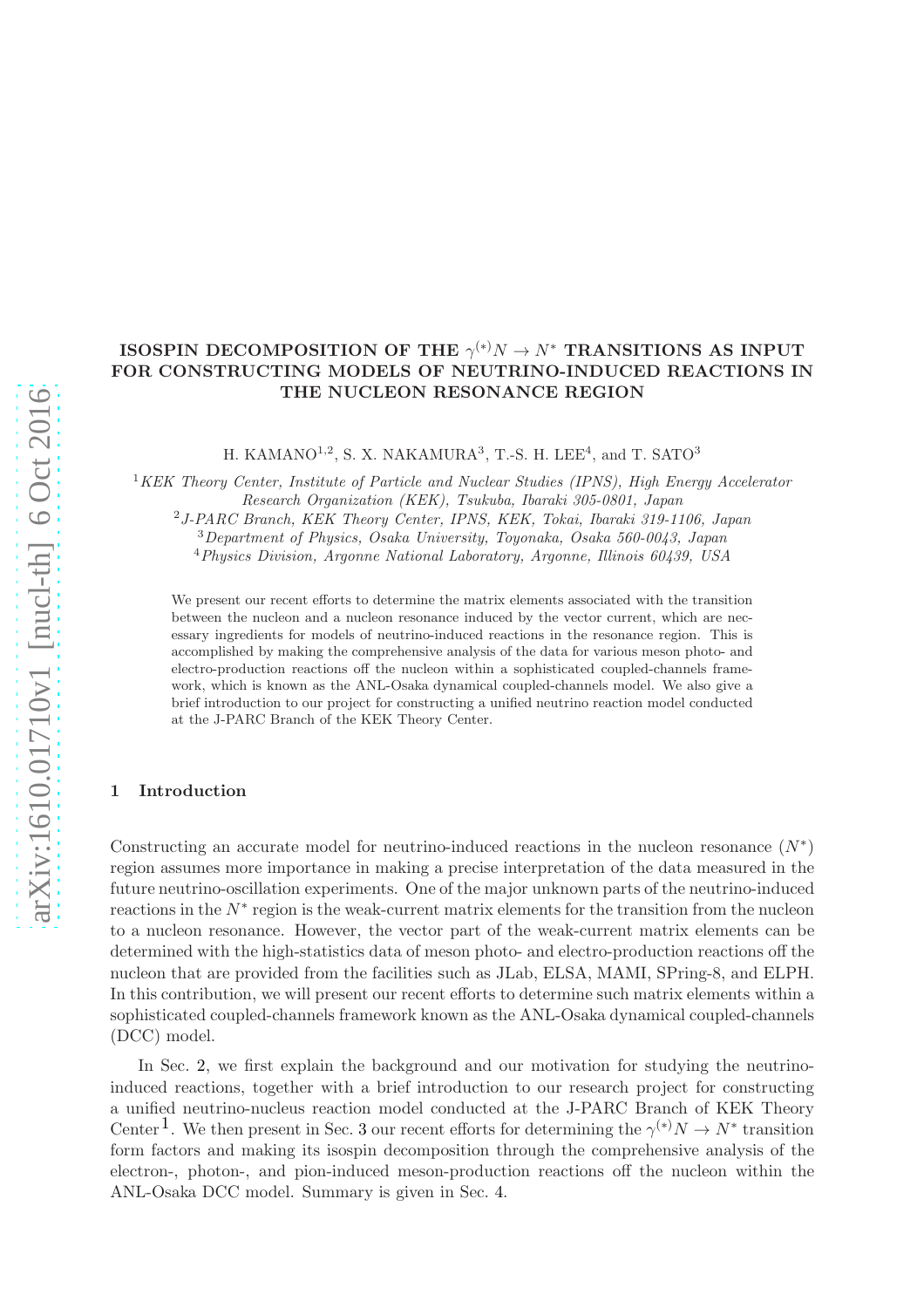

Figure 1 – Kinematical region for the neutrino-nucleus reactions relevant to the determination of neutrino parameters such as individual neutrino masses and leptonic  $\mathbb{CP}$  phase (the figure is from Ref.  $^2$  $^2$ ).

#### <span id="page-1-0"></span>2 Motivations for studying neutrino-induced reactions

Everyone has their own interests in the neutrino-induced reactions. However, they may be roughly classified into two categories. One is to obtain accurate knowledge of neutrino-reaction cross sections. Such knowledge is necessary for improving neutrino event generators (see, e.g., Ref.  $3$ ), and thus it is important for extracting neutrino parameters, such as the individual neutrino masses and the leptonic CP phase, and searching for physics beyond the standard model from the future neutrino-oscillation experiments. Also, precise knowledge of low-energy neutrinoreaction cross sections for the nucleon and light-nucleus targets is a key to understanding the physics of core-collapse supernovae (see, e.g., Ref.  $^{4}$ ). This category is therefore related more closely to the particle physics and astrophysics. Another category comes from the fact that the neutrino reactions can be a new source of information on the substructure of the nucleon and baryon resonances, and nuclei. In fact, the matrix elements associated with the axial transition induced by the weak interaction provide the information totally independent from that obtained by electromagnetic probes. The second category is thus related more closely to the hadron and nuclear physics. Of course accurate determination of the transition matrix elements requires the development of reliable models that describe the neutrino-induced reactions very well, and developing such models can help the studies belonging to the first category, particularly those relevant to the accelerator and atmospheric neutrino-oscillation experiments.

The neutrino energies relevant to the oscillation experiments are from hundreds of MeV to tens of GeV. This extends over a quite large kinematical region including the quasi-elastic scattering (QE), resonance productions (RES), and deep inelastic scattering (DIS), see Fig. [1.](#page-1-0) To study the neutrino reactions over such a large kinematical region, one needs to develop a reaction model not only for studying each of the three regions individually, but also for describing all of them comprehensively including their overlapping regions. However, the situation is not so simple because each region is governed by rather different physics mechanisms and theoretical foundations. To tackle this challenging issue, theorists and experimentalists from different area of expertise have to get together, and this led us to the development of a new collaboration at the J-PARC Branch of KEK Theory Center<sup>1</sup>. The ultimate goal of this collaboration is to deepen our knowledge of the neutrino-nucleus interaction by constructing a unified model that comprehensively describes the neutrino-nucleus reactions over the QE, RES, and DIS regions. We quote Ref. <sup>[5](#page-5-5)</sup> for a detailed review of the activities of our collaboration. To make this collaboration succeed, of course it is essential to first develop a reliable model in each kinematical region, and we are developing a model in the RES region. Our goal in the RES region is to develop a microscopic model that accurately describes various meson productions from neutrino-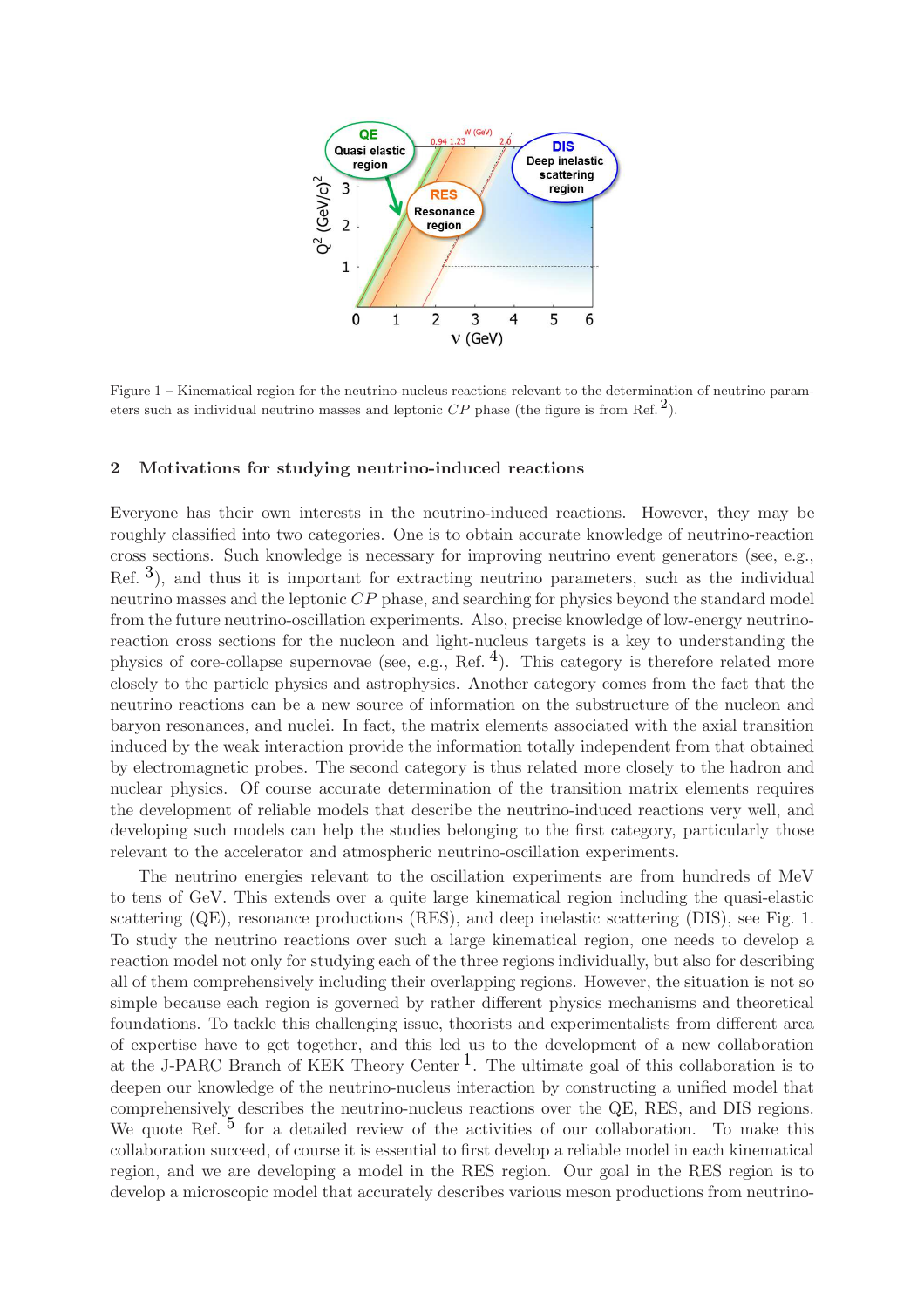

Figure 2 – Schematic representation of the neutrino-nucleon reaction in the RES region. (Left) Non-resonant process. (Right) Resonant process. See the text for the details.

nucleus reactions exclusively. However, before going to reactions for nuclear targets, we have to first develop a model at the nucleon level.

The neutrino-nucleon reaction in the RES region is characterized by the so-called nonresonant and resonant processes, which are schematically given by the diagrams presented in Fig. [2.](#page-1-0) Here the blue circles represent the transition matrix element induced by the weak interactions, while the red circles represent the rescattering process and resonance decay vertex induced by the purely hadronic interactions, respectively. At very low  $Q^2$ , the matrix elements for the axial current can be evaluated from  $\pi N$  reactions and the PCAC hypothesis, while at higher  $Q^2$ the neutrino data are definitely needed to determine them. However, the other ingredients of the neutrino-nucleon reactions can be determined with the data of pion-, photon- and electroninduced reactions. In fact, the hadronic interaction parts (the red circles in Fig. [2\)](#page-1-0) and the mass and width of the  $N^*$  and  $\Delta^*$  resonances (the orange thick line in the resonant process) can be accurately determined by analyzing the high-statistics data of these pion- and photon-induced reactions off the proton target. In addition, the matrix elements for the vector current can be determined by analyzing the photon- and electron-induced reactions off both the proton and neutron targets. From now, we focus on presenting our efforts for determining vector current matrix elements for the transition between the nucleon and a nucleon resonance based on the ANL-Osaka DCC model.

# <span id="page-2-0"></span> $3$  Determining the  $\gamma^{(*)}N\to N^*$  transition form factors within the ANL-Osaka DCC model

The basic formula of our model  $6.7$  $6.7$  $6.7$  is the coupled-channels integral equation for the partial-wave amplitudes specified by the total angular momentum  $(J)$ , parity  $(P)$ , and total isospin  $(I)$ :

<span id="page-2-1"></span>
$$
T_{b,a}^{(J^P I)}(p_b, p_a; W) = V_{b,a}^{(J^P I)}(p_b, p_a; W) + \sum_c \int_C dp_c p_c^2 V_{b,c}^{(J^P I)}(p_b, p_c; W) G_c(q; W) T_{c,a}^{(J^P I)}(p_c, p_a; W).
$$
\n(1)

Here, the subscripts denote the reaction channels,  $a, b, c = \pi N, \eta N, \pi \Delta, \rho N, \sigma N, K\Lambda, K\Sigma$ , where the  $\pi\Delta$ ,  $\rho N$ , and  $\sigma N$  are the quasi-two-body channels that subsequently decay into the threebody  $\pi \pi N$  channel (the reaction channels included are the most relevant ones in the considered energy region);  $p_a$  is the magnitude of the momentum in channel a in the center-of-mass system;  $V$  is the transition potential consisting of hadron-exchange diagrams; and  $G$  is the Green's function. By solving Eq. [\(1\)](#page-2-1), we can sum up all possible transition processes between the reaction channels, and this ensures the two-body as well as three-body unitarity in the resulting amplitudes. The model contains parameters such as cutoff factors and bare coupling constants and those are determined by fitting to the existing data of meson production reactions.

Our latest published model<sup>[8](#page-5-8)</sup> was constructed by an extensive fit to the data of  $\pi N$  and  $\gamma N$ reactions as listed here. The data contains not only unpolarized differential cross sections but also spin polarization observables, and this results in fitting more than 27,000 data points. As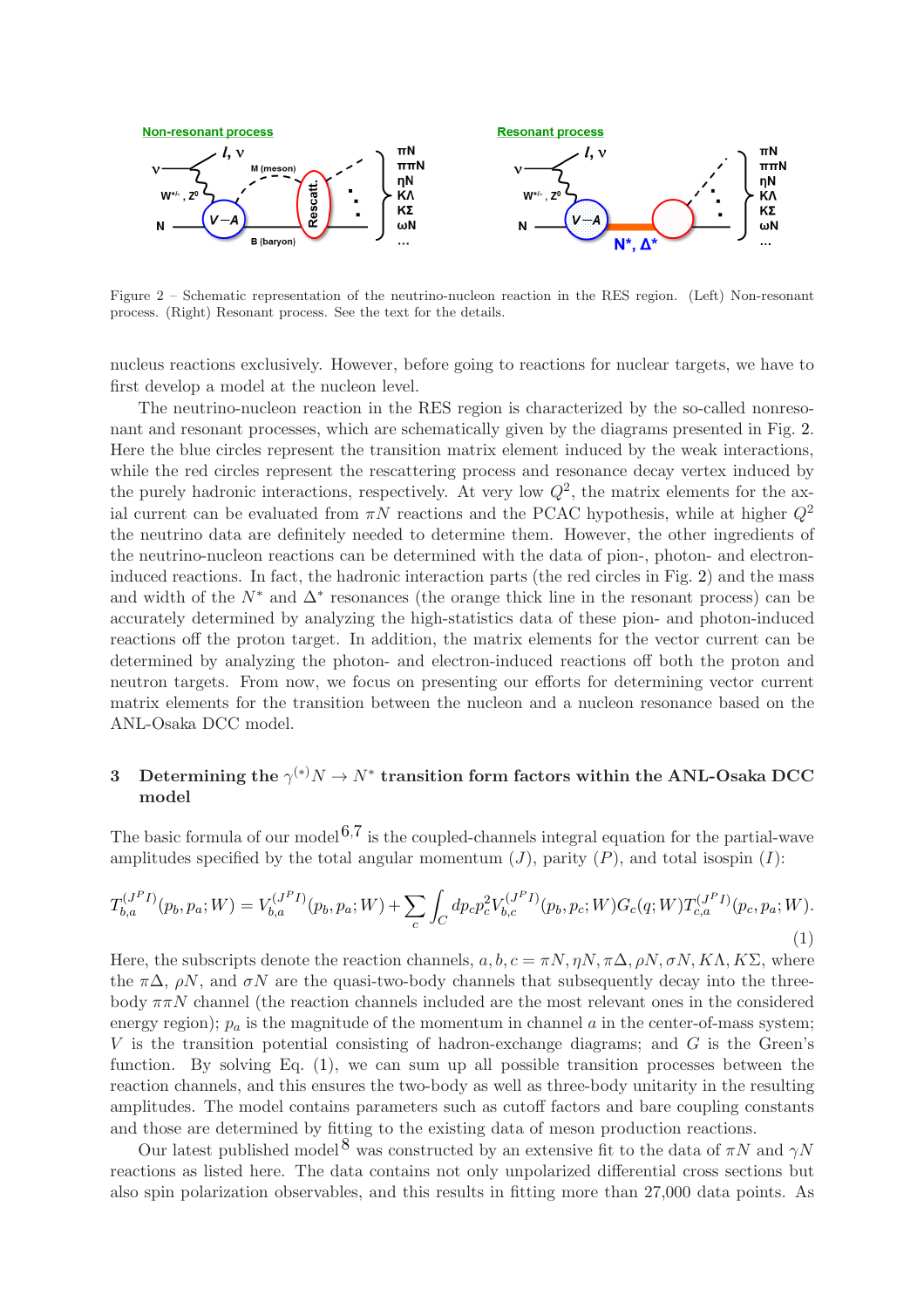|                                              | $A_{1/2}^p$    |                |                    |              | $A_{3/2}^p$    |                |                    |             |
|----------------------------------------------|----------------|----------------|--------------------|--------------|----------------|----------------|--------------------|-------------|
|                                              | $Ours^8$       |                | BoGa <sup>10</sup> |              | $Ours^8$       |                | BoGa <sup>10</sup> |             |
| Particle $J^P(L_{2I2J})$                     | $\overline{A}$ | $\phi$         | A                  | $\phi$       | $\overline{A}$ | $\varphi$      | $\overline{A}$     | $\phi$      |
| $N(1535)1/2^-(S_{11})$                       | 161            | 8              | $116 \pm 10$       | $7 \pm 6$    |                |                |                    |             |
| $N(1650)1/2^-(S_{11})^{\dagger}$             | 36             | $-28$          | $33 \pm 7$         | $-9 \pm 15$  |                |                |                    |             |
| $N(1440)1/2^+(P_{11})^{\dagger}$             | $-40$          | $-9$           | $-44 \pm 7$        | $-38 \pm 5$  |                |                |                    |             |
| $N(1710)1/2^+(P_{11})^{\dagger}$             | $-47$          | $-24$          | $55 \pm 18$        | $-10 \pm 65$ |                |                |                    |             |
| $N(1720)3/2^+(P_{13})$                       | 131            | $\overline{7}$ | $110 \pm 45$       | $0 \pm 40$   | $-34$          | 12             | $-150 \pm 35$      | $65 \pm 35$ |
| $N(1520)3/2^-(D_{13})^{\dagger}$             | $-28$          | $\theta$       | $-21 \pm 4$        | $0 \pm 5$    | 101            | 4              | $132 \pm 9$        | $2 \pm 4$   |
| $N(1675)5/2^{-}(D_{15})$                     | 9              | 21             | $24 \pm 3$         | $-16 \pm 5$  | 49             | $-12$          | $26 \pm 8$         | $-19 \pm 6$ |
| $N(1680)5/2^+(F_{15})$                       | $-44$          | $-11$          | $-13 \pm 4$        | $-25 \pm 22$ | 60             | $-2$           | $134 \pm 5$        | $-2\pm 4$   |
|                                              |                |                |                    |              |                |                |                    |             |
| $\Delta(1620)1/2^-(S_{31})$                  | 105            | $\overline{1}$ | $52 \pm 5$         | $-9 \pm 9$   |                |                |                    |             |
| $\Delta(1910)1/2^+(P_{31})$                  | $-1$           | $-90$          | $23 \pm 9$         | $40 \pm 90$  |                |                |                    |             |
| $\Delta(1232)3/2^+(P_{33})^{\dagger\dagger}$ | $-133$         | $-16$          | $-131 \pm 3.5$     | $-19 \pm 2$  | $-257$         | $-3$           | $-254 \pm 4.5$     | $-9 \pm 1$  |
| $\Delta(1700)3/2^{-}(D_{33})^{\dagger}$      | 128            | 19             | $170 \pm 20$       | $50 \pm 15$  | 120            | 47             | $170 \pm 25$       | $45 \pm 10$ |
| $\Delta(1905)5/2^+(F_{35})^{\dagger}$        | 37             | $-8$           | $25 \pm 5$         | $-23 \pm 15$ | $-24$          | $-81$          | $-50 \pm 4$        | $0 \pm 10$  |
| $\Delta(1950)7/2^+(F_{37})$                  | $-69$          | $-14$          | $-72 \pm 4$        | $-7\pm5$     | $-83$          | $\overline{2}$ | $-96 \pm 5$        | $-7\pm 5$   |

Table 1: Helicity amplitudes for the  $\gamma p \to N^*$  transition at the photon point.  $A_{1/2,3/2}^p = Ae^{i\phi}$  (-90° <  $\phi$  < 90°). The unit of A and  $\phi$  are  $10^{-3} \text{GeV}^{-1/2}$  and degree, respectively. See the text for the details.

Table 2: Helicity amplitudes for the  $\gamma n \to N^*$  transition at the photon point  $A_{1/2,3/2}^n = Ae^{i\phi}$  (-90° <  $\phi$  < 90°). The unit of A and  $\phi$  are  $10^{-3} \text{GeV}^{-1/2}$  and degree, respectively. See the text for the details.

|                                             | $A_{1/2}^n$ |       |                    |              | $A_{3/2}^n$                   |                |                    |             |
|---------------------------------------------|-------------|-------|--------------------|--------------|-------------------------------|----------------|--------------------|-------------|
|                                             | $Ours^8$    |       | BoGa <sup>11</sup> |              | $_{\text{Ours}}$ <sup>8</sup> |                | BoGa <sup>11</sup> |             |
| Particle $J^P(L_{2I2J})$                    | $A_{1/2}$   | Ф     | $A_{1/2}$          | Ф            | $A_{3/2}$                     | $\varnothing$  | $A_{3/2}$          | ⋒           |
| $\overline{N(1535)1}/2^-(S_{11})^{\dagger}$ | $-112$      | 16    | $-103 \pm 11$      | $8 \pm 5$    |                               |                |                    |             |
| $N(1650)1/2^-(S_{11})$                      | $-1$        | $-47$ | $25 \pm 20$        | $0 \pm 15$   |                               |                |                    |             |
| $N(1440)1/2^+(P_{11})$                      | 95          | $-15$ | $35 \pm 12$        | $25 \pm 25$  |                               |                |                    |             |
| $N(1710)1/2^+(P_{11})$                      | 195         | $-8$  | $-40 \pm 20$       | $-30 \pm 25$ |                               |                |                    |             |
| $N(1720)3/2^+(P_{13})$                      | $-59$       | 6     | $-80 \pm 50$       | $-20 \pm 30$ | $-28$                         | $-19$          | $-140 \pm 65$      | $5 \pm 30$  |
| $N(1520)3/2^-(D_{13})^{\dagger}$            | $-43$       | $-1$  | $-49\pm 8$         | $-3\pm8$     | $-110$                        | $\overline{5}$ | $-114 \pm 12$      | $1 \pm 3$   |
| $N(1675)5/2^-(D_{15})^{\dagger}$            | $-76$       | 3     | $-61 \pm 7$        | $-10\pm 5$   | $-38$                         | $-4$           | $-89 \pm 10$       | $-17 \pm 7$ |
| $N(1680)5/2^+(F_{15})^{\dagger}$            | 34          | $-12$ | $33 \pm 6$         | $-12 \pm 9$  | $-56$                         | $-4$           | $-44 \pm 9$        | $8 \pm 10$  |

a result, this model covers the meson production reactions in the energy range up to ∼ 2 GeV in the photon lab energy.

Table [1](#page-2-1) shows the helicity amplitudes for the electromagnetic transitions between the proton and a nucleon resonance evaluated at the photon point. These were extracted from the residues of the  $\gamma p$  reaction amplitudes at each resonance pole position. Our results  $\delta$  are compared with those obtained from the Bonn-Gatchina group . We first find that the helicity amplitudes for the  $\Delta(1232)3/2^+$  resonance (the resonance with double dagger in Table [1\)](#page-2-1) agree almost perfectly between the two analyses. This indicates that the photo-coupling strength associated with this resonance has now been very well determined. We also see a good agreement for several resonances (the resonances with dagger in Table [1\)](#page-2-1). However, visible discrepancy is observed for the other resonances, particularly for the high-mass resonances. This implies that more extensive and accurate data for  $\gamma p$  reactions are needed to eliminate this analysis dependence in the extracted value of helicity amplitudes. In this regards, the so-called (over-)complete experiments, in which all the spin polarization observables are measured (see e.g., Ref.  $9$ ), are being performed at JLab, ELSA, and MAMI, and the upcoming data will help improve our analysis significantly.

The extracted helicity amplitudes for the neutron case are presented in Table [2.](#page-2-1) Here the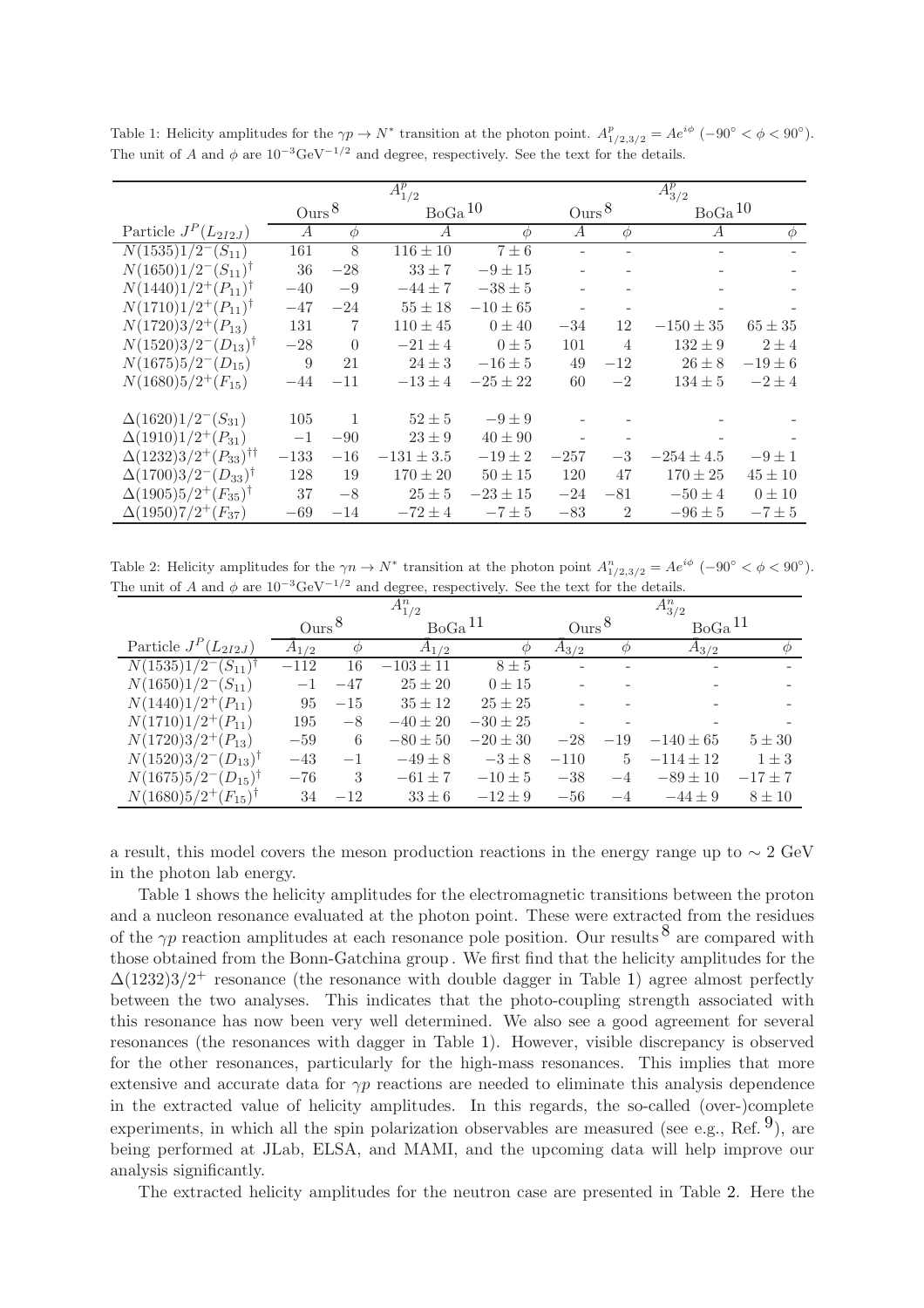

Figure 3 – Preliminary results for the helicity amplitudes for the  $\gamma^* p \to \Delta(1232)3/2^+$  (upper panels) and  $\gamma^* p \to$  $N(1440)1/2^+$  (lower panels) transitions. The amplitudes are evaluated at the pole positions of the resonances. Red circles (blue triangles) are the real (imaginary) parts of the amplitudes.

results only for the  $I = 1/2$  N<sup>\*</sup> resonances are presented because the proton and neutron form factors are the same for the  $I = 3/2$   $\Delta^*$  resonances. We see a good agreement for several resonances (the resonance with dagger), for which the errors of the amplitudes assigned in the Bonn-Gatchina analysis are relatively small. However, significant analysis dependence similar to the proton case is observed for the other resonances. To eliminate this analysis dependence, the (over-)complete experiments are being performed also for the  $\gamma d$  reactions and new data will be available soon so that we can use them to improve our analysis. Combining the proton and neutron transition form factors, we can decompose the electromagnetic transition form factors into isoscalar and isovector parts by using the following equations:

$$
A_{1/2,3/2}^{\text{iso vector}} = -\frac{2}{\sqrt{3}} \left( A_{1/2,3/2}^p - A_{1/2,3/2}^n \right), \tag{2}
$$

$$
A_{1/2,3/2}^{\text{iso scalar}} = \frac{1}{2} \left( A_{1/2,3/2}^p + A_{1/2,3/2}^n \right), \tag{3}
$$

for the  $I = 1/2$   $N^*$  resonances, and

<span id="page-4-0"></span>
$$
A_{1/2,3/2}^{\text{iso vector}} = \sqrt{\frac{3}{2}} A_{1/2,3/2}^p = \sqrt{\frac{3}{2}} A_{1/2,3/2}^n,\tag{4}
$$

for the  $I = 3/2 \Delta^*$  resonances. These can be used as input to neutrino reaction models.

To obtain the electromagnetic transition form factors at finite  $Q^2$ , one needs to analyze electroproduction reactions. As a first step, we are now working on analyzing the data for singlepion electroproductions off the proton target in the kinematical region up to  $Q^2 = 6 \text{ GeV}^2$  and  $W = 1.7$  GeV. Our electroproduction analysis is ongoing, and in Fig. [3](#page-4-0) we just present a very preliminary results for the  $\gamma^*p \to N^*$  transition form factors for two resonances,  $\Delta(1232)3/2^+$